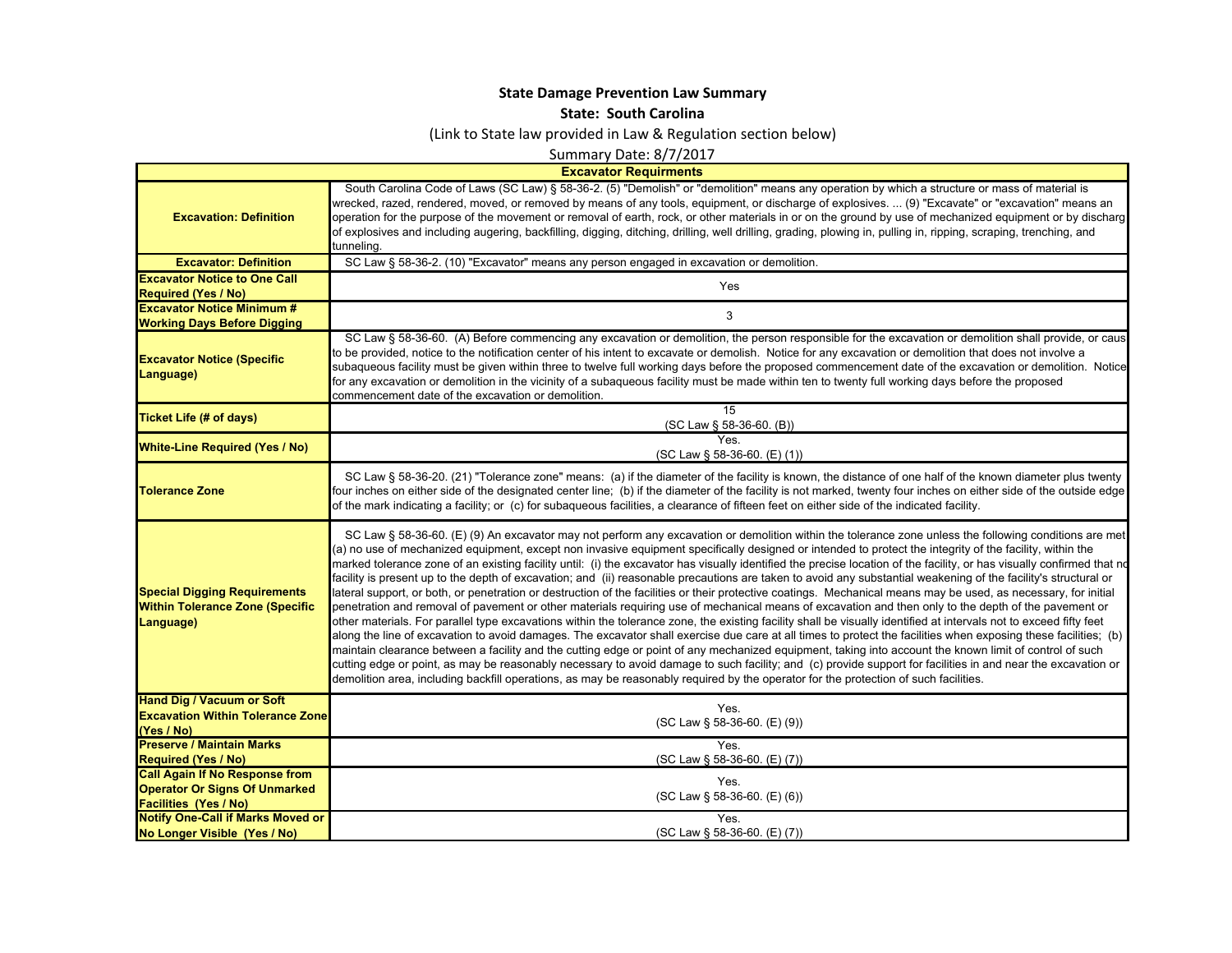| <b>Special Language Regarding</b><br>Trenchless Technology (Yes / No)                           | No                                                                                                                                                                                                                                                                                                                                                                                                                                                                                                                                                                                                                                                                                                                                                                                                                                                                                                                                                                                                                                                                                                                                                                                                                                                                                                                                                                                                                                                                                                                                                                                                                                                                                                                                                                                                     |  |
|-------------------------------------------------------------------------------------------------|--------------------------------------------------------------------------------------------------------------------------------------------------------------------------------------------------------------------------------------------------------------------------------------------------------------------------------------------------------------------------------------------------------------------------------------------------------------------------------------------------------------------------------------------------------------------------------------------------------------------------------------------------------------------------------------------------------------------------------------------------------------------------------------------------------------------------------------------------------------------------------------------------------------------------------------------------------------------------------------------------------------------------------------------------------------------------------------------------------------------------------------------------------------------------------------------------------------------------------------------------------------------------------------------------------------------------------------------------------------------------------------------------------------------------------------------------------------------------------------------------------------------------------------------------------------------------------------------------------------------------------------------------------------------------------------------------------------------------------------------------------------------------------------------------------|--|
| <b>Separate Locate Request</b>                                                                  |                                                                                                                                                                                                                                                                                                                                                                                                                                                                                                                                                                                                                                                                                                                                                                                                                                                                                                                                                                                                                                                                                                                                                                                                                                                                                                                                                                                                                                                                                                                                                                                                                                                                                                                                                                                                        |  |
| <b>Required for Each Excavator (Yes)</b>                                                        | Yes.                                                                                                                                                                                                                                                                                                                                                                                                                                                                                                                                                                                                                                                                                                                                                                                                                                                                                                                                                                                                                                                                                                                                                                                                                                                                                                                                                                                                                                                                                                                                                                                                                                                                                                                                                                                                   |  |
| / No)                                                                                           | (SC Law § 58-36-60. (A))                                                                                                                                                                                                                                                                                                                                                                                                                                                                                                                                                                                                                                                                                                                                                                                                                                                                                                                                                                                                                                                                                                                                                                                                                                                                                                                                                                                                                                                                                                                                                                                                                                                                                                                                                                               |  |
| <b>Notify Operator of Damage (Yes /</b>                                                         | Yes.                                                                                                                                                                                                                                                                                                                                                                                                                                                                                                                                                                                                                                                                                                                                                                                                                                                                                                                                                                                                                                                                                                                                                                                                                                                                                                                                                                                                                                                                                                                                                                                                                                                                                                                                                                                                   |  |
| No)                                                                                             | (SC Law § 58-36-90. (A))                                                                                                                                                                                                                                                                                                                                                                                                                                                                                                                                                                                                                                                                                                                                                                                                                                                                                                                                                                                                                                                                                                                                                                                                                                                                                                                                                                                                                                                                                                                                                                                                                                                                                                                                                                               |  |
| <b>Notify One Call Center of Damage</b>                                                         | Yes.                                                                                                                                                                                                                                                                                                                                                                                                                                                                                                                                                                                                                                                                                                                                                                                                                                                                                                                                                                                                                                                                                                                                                                                                                                                                                                                                                                                                                                                                                                                                                                                                                                                                                                                                                                                                   |  |
| (Yes / No)                                                                                      | (SC Law § 58-36-90. (A))                                                                                                                                                                                                                                                                                                                                                                                                                                                                                                                                                                                                                                                                                                                                                                                                                                                                                                                                                                                                                                                                                                                                                                                                                                                                                                                                                                                                                                                                                                                                                                                                                                                                                                                                                                               |  |
| <b>Call 911 if Hazardous Materials</b>                                                          | Yes.                                                                                                                                                                                                                                                                                                                                                                                                                                                                                                                                                                                                                                                                                                                                                                                                                                                                                                                                                                                                                                                                                                                                                                                                                                                                                                                                                                                                                                                                                                                                                                                                                                                                                                                                                                                                   |  |
| <b>Released (Yes / No)</b>                                                                      | (SC Law § 58-36-90. (B))                                                                                                                                                                                                                                                                                                                                                                                                                                                                                                                                                                                                                                                                                                                                                                                                                                                                                                                                                                                                                                                                                                                                                                                                                                                                                                                                                                                                                                                                                                                                                                                                                                                                                                                                                                               |  |
| <b>Notice Exemptions (Yes / No)</b>                                                             | Yes                                                                                                                                                                                                                                                                                                                                                                                                                                                                                                                                                                                                                                                                                                                                                                                                                                                                                                                                                                                                                                                                                                                                                                                                                                                                                                                                                                                                                                                                                                                                                                                                                                                                                                                                                                                                    |  |
| <b>Notice Exemptions (Specific</b><br>Language))                                                | SC Law § 58-36-80 (A) An excavator performing an emergency excavation or demolition is exempt from the notice requirements in Section 58 36 60.<br>However, the excavator must give, as soon as practicable, oral notice of the emergency to the notification center and the facility operator. The excavator<br>must provide a description of the circumstances to the notification center and request emergency assistance from each affected operator in locating and<br>providing immediate protection to the facilities.<br>§ 58-36-110. A person is exempt from the requirements of Section 58 36 60(A) when an excavation is performed under the following conditions: (1) by<br>the owner of a single family residential property on his own land when the excavation: (a) does not encroach on any operator's known right of way,<br>easement, or permitted use; (b) is performed with nonmechanized equipment; and (c) is less than ten inches in depth; (2) tilling or plowing of soil when<br>less than twelve inches in depth for agricultural purposes; (3) for excavation with nonmechanized equipment by an operator or an agent of an operator for<br>the following purposes: (a) locating for a valid notification request, or for the minor repair, connecting or routine maintenance of an existing facility; or (b)<br>underground probing to determine the extent of gas or water migration. (4) when the Department of Transportation, a local government, special purpose<br>district, or public service district is carrying out maintenance activities within its designated right of way, which may include resurfacing, milling, emergency<br>replacement of signs critical for maintaining safety, or the reshaping of shoulder and ditches to the original road profile. |  |
| <b>Operator Response</b>                                                                        |                                                                                                                                                                                                                                                                                                                                                                                                                                                                                                                                                                                                                                                                                                                                                                                                                                                                                                                                                                                                                                                                                                                                                                                                                                                                                                                                                                                                                                                                                                                                                                                                                                                                                                                                                                                                        |  |
|                                                                                                 |                                                                                                                                                                                                                                                                                                                                                                                                                                                                                                                                                                                                                                                                                                                                                                                                                                                                                                                                                                                                                                                                                                                                                                                                                                                                                                                                                                                                                                                                                                                                                                                                                                                                                                                                                                                                        |  |
| Minimum # Days for Operator to                                                                  |                                                                                                                                                                                                                                                                                                                                                                                                                                                                                                                                                                                                                                                                                                                                                                                                                                                                                                                                                                                                                                                                                                                                                                                                                                                                                                                                                                                                                                                                                                                                                                                                                                                                                                                                                                                                        |  |
| <b>Respond After Receiving Notice</b>                                                           | 3                                                                                                                                                                                                                                                                                                                                                                                                                                                                                                                                                                                                                                                                                                                                                                                                                                                                                                                                                                                                                                                                                                                                                                                                                                                                                                                                                                                                                                                                                                                                                                                                                                                                                                                                                                                                      |  |
| (Generally)                                                                                     | (SC Law § 58-36-70. (B))                                                                                                                                                                                                                                                                                                                                                                                                                                                                                                                                                                                                                                                                                                                                                                                                                                                                                                                                                                                                                                                                                                                                                                                                                                                                                                                                                                                                                                                                                                                                                                                                                                                                                                                                                                               |  |
| <b>Operator Requirements to</b><br><b>Respond to Locate Notification</b><br>(Specific Language) | SC Law § 58-36-70. (A) An operator or designated representative must provide to an excavator the following information: (1) The horizontal location and<br>description of all of its facilities in the area of the proposed excavation or demolition. The location shall be marked by stakes, paint, flags, or any<br>combination thereof as appropriate depending on the site conditions of the proposed excavation or demolition using the APWA Uniform Color Code. If the<br>diameter or width of the facility is greater than three inches, the dimension of the facility will be indicated at least every twenty five feet in the area of the<br>proposed excavation or demolition. Operators who operate multiple facilities in the same trench shall locate each facility individually. (2) Any other<br>information that would assist the excavator to identify, and thereby avoid damage to, the marked facilities. (B) The information in subsection (A) must be<br>provided to the excavator within: (1) three full working days, not including the day the notice was made, for a facility after notice of the proposed excavation<br>or demolition to the notification center; (2) ten full working days, not including the day the notice was made, for a subaqueous facility after notice of the<br>proposed excavation or demolition to the notification center; or (3) as otherwise provided by written agreement by the excavator and the operator or<br>designated representative of the operator.                                                                                                                                                                                                                                                                                  |  |
| <b>Minimum Standards for Locator</b>                                                            | No                                                                                                                                                                                                                                                                                                                                                                                                                                                                                                                                                                                                                                                                                                                                                                                                                                                                                                                                                                                                                                                                                                                                                                                                                                                                                                                                                                                                                                                                                                                                                                                                                                                                                                                                                                                                     |  |
| <b>Qualifications (Yes / No)</b>                                                                |                                                                                                                                                                                                                                                                                                                                                                                                                                                                                                                                                                                                                                                                                                                                                                                                                                                                                                                                                                                                                                                                                                                                                                                                                                                                                                                                                                                                                                                                                                                                                                                                                                                                                                                                                                                                        |  |
| <b>Minimum Standards for Locator</b>                                                            |                                                                                                                                                                                                                                                                                                                                                                                                                                                                                                                                                                                                                                                                                                                                                                                                                                                                                                                                                                                                                                                                                                                                                                                                                                                                                                                                                                                                                                                                                                                                                                                                                                                                                                                                                                                                        |  |
| <b>Qualifications</b>                                                                           | Not Addressed                                                                                                                                                                                                                                                                                                                                                                                                                                                                                                                                                                                                                                                                                                                                                                                                                                                                                                                                                                                                                                                                                                                                                                                                                                                                                                                                                                                                                                                                                                                                                                                                                                                                                                                                                                                          |  |
| (Specific Language)                                                                             |                                                                                                                                                                                                                                                                                                                                                                                                                                                                                                                                                                                                                                                                                                                                                                                                                                                                                                                                                                                                                                                                                                                                                                                                                                                                                                                                                                                                                                                                                                                                                                                                                                                                                                                                                                                                        |  |
| <b>Law Specifies Marking Standards</b>                                                          |                                                                                                                                                                                                                                                                                                                                                                                                                                                                                                                                                                                                                                                                                                                                                                                                                                                                                                                                                                                                                                                                                                                                                                                                                                                                                                                                                                                                                                                                                                                                                                                                                                                                                                                                                                                                        |  |
| <b>Other Than Color</b><br>(Yes / No)                                                           | No                                                                                                                                                                                                                                                                                                                                                                                                                                                                                                                                                                                                                                                                                                                                                                                                                                                                                                                                                                                                                                                                                                                                                                                                                                                                                                                                                                                                                                                                                                                                                                                                                                                                                                                                                                                                     |  |
|                                                                                                 |                                                                                                                                                                                                                                                                                                                                                                                                                                                                                                                                                                                                                                                                                                                                                                                                                                                                                                                                                                                                                                                                                                                                                                                                                                                                                                                                                                                                                                                                                                                                                                                                                                                                                                                                                                                                        |  |
| <b>Law Specifies Marking Standards</b><br><b>Other Than Color (Specific</b>                     | Not addressed.<br>Reference SC Law § 58-36-70 (A).                                                                                                                                                                                                                                                                                                                                                                                                                                                                                                                                                                                                                                                                                                                                                                                                                                                                                                                                                                                                                                                                                                                                                                                                                                                                                                                                                                                                                                                                                                                                                                                                                                                                                                                                                     |  |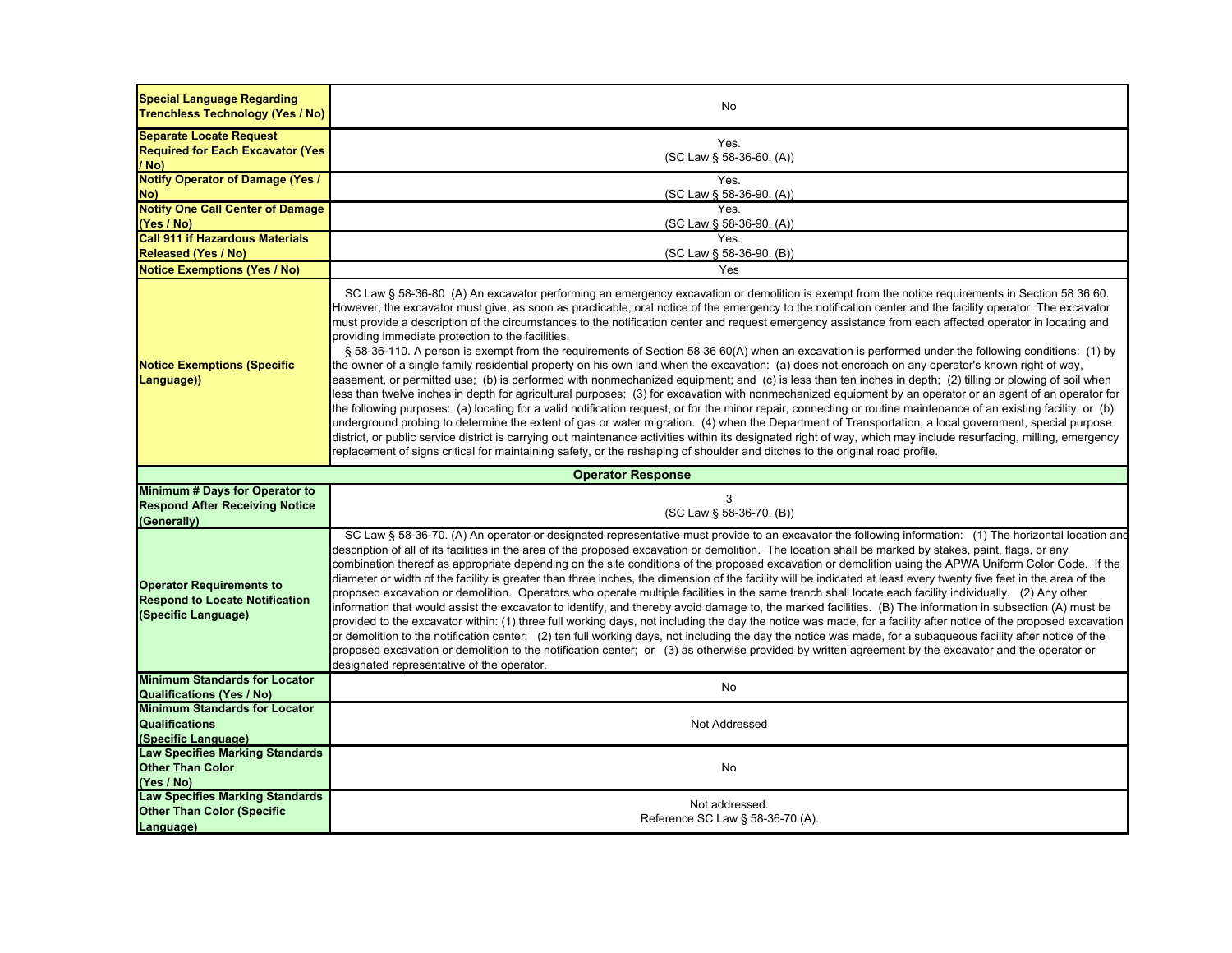| Law Includes Specific Language<br><b>For Operators To Locate Sewer</b><br>Laterals (Yes / No)                                              | No                                                                                                                                                                                                                                                                                                                                                                                                                                                                                                                                                                                                                                                                                                                                                                                                                                                                                                         |
|--------------------------------------------------------------------------------------------------------------------------------------------|------------------------------------------------------------------------------------------------------------------------------------------------------------------------------------------------------------------------------------------------------------------------------------------------------------------------------------------------------------------------------------------------------------------------------------------------------------------------------------------------------------------------------------------------------------------------------------------------------------------------------------------------------------------------------------------------------------------------------------------------------------------------------------------------------------------------------------------------------------------------------------------------------------|
| Law Includes Specific Language<br><b>For Operators To Locate</b><br><b>Abandoned Facilities (Yes / No)</b>                                 | No                                                                                                                                                                                                                                                                                                                                                                                                                                                                                                                                                                                                                                                                                                                                                                                                                                                                                                         |
| <b>Operator Must Locate Abandoned</b><br><b>Facilities</b><br>(Specific Language)                                                          | Not Addressed                                                                                                                                                                                                                                                                                                                                                                                                                                                                                                                                                                                                                                                                                                                                                                                                                                                                                              |
| <b>Positive Response Required -</b><br><b>Operator Contact Excavator</b><br>(Yes / No)                                                     | Yes                                                                                                                                                                                                                                                                                                                                                                                                                                                                                                                                                                                                                                                                                                                                                                                                                                                                                                        |
| <b>Positive Response Required -</b><br><b>Operator Contact Excavator</b><br>(Specific Language)                                            | SC Law § 58-36-70 (F) If extraordinary circumstances prevent the operator from marking the location in the required time period, the operator must notify<br>the excavator either by contacting the notification center or by directly contacting the excavator. The operator must state the date and time when the location<br>will be marked.                                                                                                                                                                                                                                                                                                                                                                                                                                                                                                                                                            |
| <b>Positive Response Required -</b><br><b>Operator Contact One Call Center</b><br>(Yes / No)                                               | Yes                                                                                                                                                                                                                                                                                                                                                                                                                                                                                                                                                                                                                                                                                                                                                                                                                                                                                                        |
| Positive Response Required -<br><b>Operator Contact One Call Center</b><br>(Specific Language)                                             | SC Law § 58-36-20. (19) "Positive response" means an automated information system that allows excavators, locators, operators, and other interested<br>parties to determine the status of a locate request until excavation or demolition is complete.<br>§ 58-36-60. (E) An excavator must comply with the following:  (2) Check the notification center's positive response system prior to excavating or<br>demolishing to ensure that all operators have responded and that all facilities that may be affected by the proposed excavation or demolition have been<br>marked.<br>§ 58-36-70. (D) An operator must provide a positive response to the notification center prior to the expiration of the required notice period. This response<br>shall indicate the status of the required activities of the operator or designated representative in regard to the proposed excavation or demolition. |
| <b>Positive Response - One-Call</b><br><b>Automated (Yes / No)</b>                                                                         | Yes.<br>(SC Law § 58-36-2. (19), § 58-36-60. (E), and § 58-36-70. (D))                                                                                                                                                                                                                                                                                                                                                                                                                                                                                                                                                                                                                                                                                                                                                                                                                                     |
| <b>Operator Must Provide One-Call</b><br><b>Center with Information On</b><br><b>Locations of Buried Facilities (Yes)</b><br>/ No)         | No                                                                                                                                                                                                                                                                                                                                                                                                                                                                                                                                                                                                                                                                                                                                                                                                                                                                                                         |
| <b>Operator Must Provide One-Call</b><br><b>Center with Information On</b><br><b>Locations of Buried Facilities</b><br>(Specific Language) | Not Addressed                                                                                                                                                                                                                                                                                                                                                                                                                                                                                                                                                                                                                                                                                                                                                                                                                                                                                              |
| <b>Operator Must Update Information</b><br><b>On Locations of Buried Facilities</b><br>(Yes / No)                                          | No                                                                                                                                                                                                                                                                                                                                                                                                                                                                                                                                                                                                                                                                                                                                                                                                                                                                                                         |
| <b>Operator Must Update Information</b><br>On Locations of Buried Facilities<br>(Specific Language)                                        | Not Addressed                                                                                                                                                                                                                                                                                                                                                                                                                                                                                                                                                                                                                                                                                                                                                                                                                                                                                              |
| <b>New Facilities Must Be Locatable</b><br>Electronically<br>(Yes / No)                                                                    | Yes                                                                                                                                                                                                                                                                                                                                                                                                                                                                                                                                                                                                                                                                                                                                                                                                                                                                                                        |
| <b>New Facilities Must Be Locatable</b>                                                                                                    | SC Law § 58-36-70. (G) All facilities installed by or on behalf of an operator as of the effective date of this act, must be electronically locatable using a<br><b>Electronically (Specific Language)</b> generally accepted locating method by operators.                                                                                                                                                                                                                                                                                                                                                                                                                                                                                                                                                                                                                                                |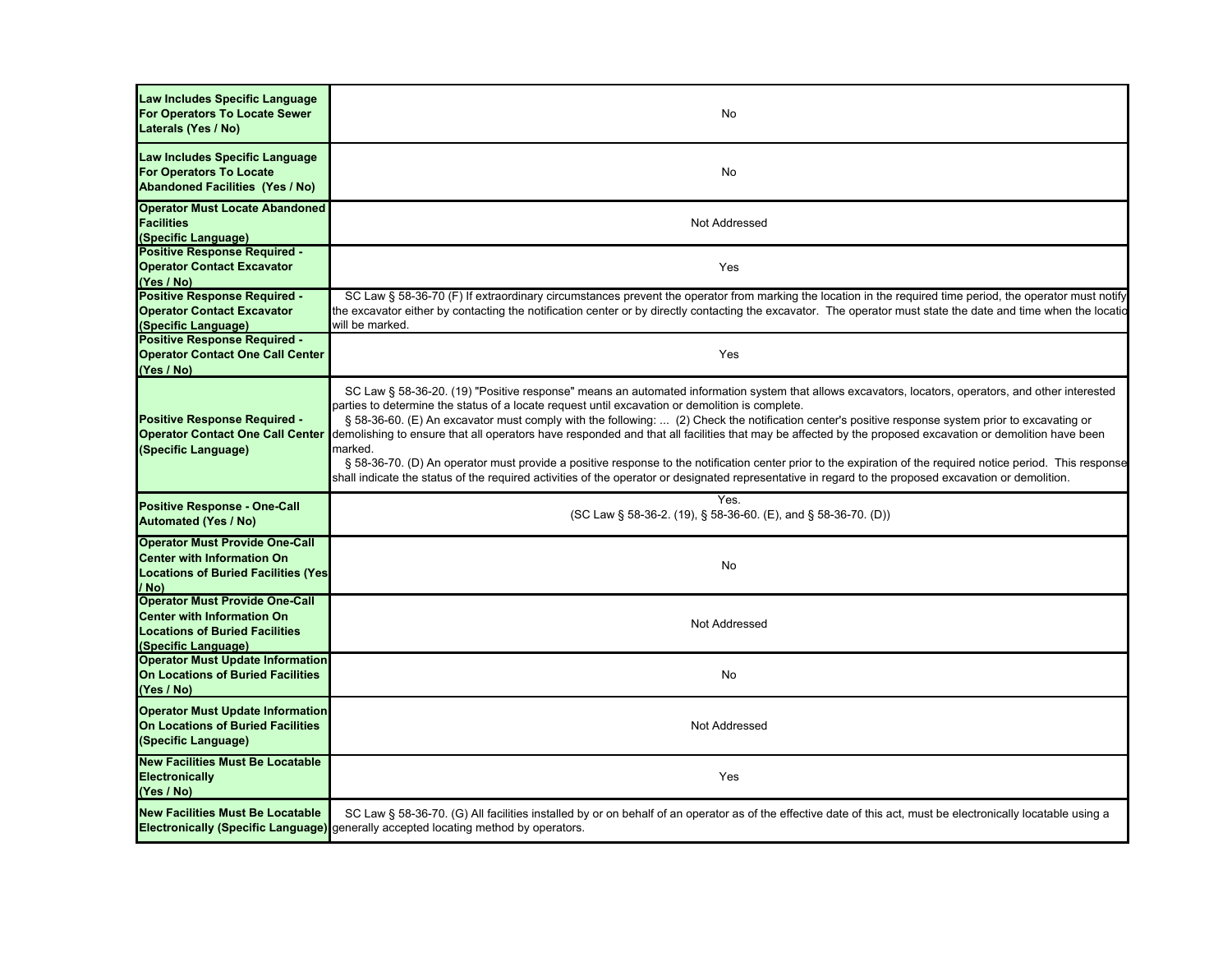| Design Request (Yes / No)                                                                        | Yes.<br>(SC Law § 58-36-100)                                                                                                                                                                                                                                                                                                                                                                                                                                                                                                                                                                                                                                                                                                                                                                                                                                                                                                                                                                                                                                                                                                                                                                                                                                                                                                                                                                                                                                                                                                                                                                                                                                                                                                                                                                                                                                                                                                                                                                                                                                                                                                                                                                                                                                                                                                                                                                                                                                                                                      |  |
|--------------------------------------------------------------------------------------------------|-------------------------------------------------------------------------------------------------------------------------------------------------------------------------------------------------------------------------------------------------------------------------------------------------------------------------------------------------------------------------------------------------------------------------------------------------------------------------------------------------------------------------------------------------------------------------------------------------------------------------------------------------------------------------------------------------------------------------------------------------------------------------------------------------------------------------------------------------------------------------------------------------------------------------------------------------------------------------------------------------------------------------------------------------------------------------------------------------------------------------------------------------------------------------------------------------------------------------------------------------------------------------------------------------------------------------------------------------------------------------------------------------------------------------------------------------------------------------------------------------------------------------------------------------------------------------------------------------------------------------------------------------------------------------------------------------------------------------------------------------------------------------------------------------------------------------------------------------------------------------------------------------------------------------------------------------------------------------------------------------------------------------------------------------------------------------------------------------------------------------------------------------------------------------------------------------------------------------------------------------------------------------------------------------------------------------------------------------------------------------------------------------------------------------------------------------------------------------------------------------------------------|--|
| <b>One Call, Enforcement, and Reporting</b>                                                      |                                                                                                                                                                                                                                                                                                                                                                                                                                                                                                                                                                                                                                                                                                                                                                                                                                                                                                                                                                                                                                                                                                                                                                                                                                                                                                                                                                                                                                                                                                                                                                                                                                                                                                                                                                                                                                                                                                                                                                                                                                                                                                                                                                                                                                                                                                                                                                                                                                                                                                                   |  |
| <b>Mandatory One Call Membership</b>                                                             | Yes.                                                                                                                                                                                                                                                                                                                                                                                                                                                                                                                                                                                                                                                                                                                                                                                                                                                                                                                                                                                                                                                                                                                                                                                                                                                                                                                                                                                                                                                                                                                                                                                                                                                                                                                                                                                                                                                                                                                                                                                                                                                                                                                                                                                                                                                                                                                                                                                                                                                                                                              |  |
| (Yes / No)                                                                                       | (SC Law § 58-36-50. (B))                                                                                                                                                                                                                                                                                                                                                                                                                                                                                                                                                                                                                                                                                                                                                                                                                                                                                                                                                                                                                                                                                                                                                                                                                                                                                                                                                                                                                                                                                                                                                                                                                                                                                                                                                                                                                                                                                                                                                                                                                                                                                                                                                                                                                                                                                                                                                                                                                                                                                          |  |
| <b>One Call Membership Exemptions</b><br>(Yes / No)                                              | No                                                                                                                                                                                                                                                                                                                                                                                                                                                                                                                                                                                                                                                                                                                                                                                                                                                                                                                                                                                                                                                                                                                                                                                                                                                                                                                                                                                                                                                                                                                                                                                                                                                                                                                                                                                                                                                                                                                                                                                                                                                                                                                                                                                                                                                                                                                                                                                                                                                                                                                |  |
| <b>One Call Membership Exemptions</b><br>(Specific Language)                                     | Not addressed                                                                                                                                                                                                                                                                                                                                                                                                                                                                                                                                                                                                                                                                                                                                                                                                                                                                                                                                                                                                                                                                                                                                                                                                                                                                                                                                                                                                                                                                                                                                                                                                                                                                                                                                                                                                                                                                                                                                                                                                                                                                                                                                                                                                                                                                                                                                                                                                                                                                                                     |  |
| <b>One-Call Law Addresses Board</b><br>Make-Up (Yes / No)                                        | Yes                                                                                                                                                                                                                                                                                                                                                                                                                                                                                                                                                                                                                                                                                                                                                                                                                                                                                                                                                                                                                                                                                                                                                                                                                                                                                                                                                                                                                                                                                                                                                                                                                                                                                                                                                                                                                                                                                                                                                                                                                                                                                                                                                                                                                                                                                                                                                                                                                                                                                                               |  |
| <b>One-Call Law Addresses Board</b><br><b>Make-Up (Specific Language)</b>                        | SC Law § 58-36-50. (A) Operators must maintain an association that will operate a notification center providing for the receipt of notice of excavation or<br>demolition in a defined geographical area. The notification center must be governed by a board of directors composed of operators and damage prevention<br>stakeholders that are members of the association. The by laws of the association must provide for a board of directors with the following membership: (1)<br>one representative from each of the six facility members that receive the highest annual notification transmission volumes from the notification center; (2)<br>one representative of a public water or sewer company; (3) one representative of an electric cooperative; (4) one representative of an investor owned<br>natural gas utility; (5) one representative of a company that transports hazardous liquids as defined in 49 U.S.C. 60101(a)(4); (6) one representative of a<br>telephone cooperative; (7) one representative of a rural water district; (8) one representative of the South Carolina Association of Municipal Power<br>Systems; (9) one representative of the South Carolina Association of Counties; (10) one representative of a company licensed in South Carolina for facility<br>contract locating; (11) one representative of the South Carolina Department of Transportation; (12) one representative of a company licensed in South<br>Carolina for construction of roads and highways; (13) one representative of a company licensed in South Carolina for construction of facilities; (14) one<br>representative of a company licensed in South Carolina for landscaping or irrigation; (15) one representative of a company licensed in South Carolina as a<br>general contractor or as a subcontractor in the construction industry; (16) three representatives employed by different facility operators in South Carolina;<br>and (17) one representative of a special purpose district providing natural gas. In choosing members of the association to fill these board positions, the<br>association will solicit nominations from the membership of the association and industry organizations representing entities designated by this subsection.<br>The South Carolina 811 Board of Directors existing on the effective date of this act must elect the board as required by the provisions of this subsection<br>within nine months following the effective date of this act. |  |
| <b>Separate Body Designated to</b><br><b>Advise Enforcement Authority</b><br>(Yes / No)          | No                                                                                                                                                                                                                                                                                                                                                                                                                                                                                                                                                                                                                                                                                                                                                                                                                                                                                                                                                                                                                                                                                                                                                                                                                                                                                                                                                                                                                                                                                                                                                                                                                                                                                                                                                                                                                                                                                                                                                                                                                                                                                                                                                                                                                                                                                                                                                                                                                                                                                                                |  |
| <b>Separate Body Designated to</b><br><b>Advise Enforcement Authority</b><br>(Specific Language) | Not Addressed                                                                                                                                                                                                                                                                                                                                                                                                                                                                                                                                                                                                                                                                                                                                                                                                                                                                                                                                                                                                                                                                                                                                                                                                                                                                                                                                                                                                                                                                                                                                                                                                                                                                                                                                                                                                                                                                                                                                                                                                                                                                                                                                                                                                                                                                                                                                                                                                                                                                                                     |  |
| <b>Penalties / Fines Excavators</b><br>(Yes / No)                                                | Yes                                                                                                                                                                                                                                                                                                                                                                                                                                                                                                                                                                                                                                                                                                                                                                                                                                                                                                                                                                                                                                                                                                                                                                                                                                                                                                                                                                                                                                                                                                                                                                                                                                                                                                                                                                                                                                                                                                                                                                                                                                                                                                                                                                                                                                                                                                                                                                                                                                                                                                               |  |
| <b>Penalties / Fines Excavators</b>                                                              | SC Law § 58-36-120. Any person who violates any provision of this chapter shall be subject to a civil penalty not to exceed one thousand dollars for each                                                                                                                                                                                                                                                                                                                                                                                                                                                                                                                                                                                                                                                                                                                                                                                                                                                                                                                                                                                                                                                                                                                                                                                                                                                                                                                                                                                                                                                                                                                                                                                                                                                                                                                                                                                                                                                                                                                                                                                                                                                                                                                                                                                                                                                                                                                                                         |  |
| (Specific Language)<br><b>Penalties / Fines Operators</b>                                        | violation.<br>Yes                                                                                                                                                                                                                                                                                                                                                                                                                                                                                                                                                                                                                                                                                                                                                                                                                                                                                                                                                                                                                                                                                                                                                                                                                                                                                                                                                                                                                                                                                                                                                                                                                                                                                                                                                                                                                                                                                                                                                                                                                                                                                                                                                                                                                                                                                                                                                                                                                                                                                                 |  |
| (Yes / No)<br><b>Penalties / Fines Operators</b>                                                 | SC Law § 58-36-120. Any person who violates any provision of this chapter shall be subject to a civil penalty not to exceed one thousand dollars for each                                                                                                                                                                                                                                                                                                                                                                                                                                                                                                                                                                                                                                                                                                                                                                                                                                                                                                                                                                                                                                                                                                                                                                                                                                                                                                                                                                                                                                                                                                                                                                                                                                                                                                                                                                                                                                                                                                                                                                                                                                                                                                                                                                                                                                                                                                                                                         |  |
| (Specific Language)<br>Penalties / Fines Other (Yes / No)                                        | violation.<br>Yes                                                                                                                                                                                                                                                                                                                                                                                                                                                                                                                                                                                                                                                                                                                                                                                                                                                                                                                                                                                                                                                                                                                                                                                                                                                                                                                                                                                                                                                                                                                                                                                                                                                                                                                                                                                                                                                                                                                                                                                                                                                                                                                                                                                                                                                                                                                                                                                                                                                                                                 |  |
| <b>Penalties / Fines Other</b><br>(Specific Language)                                            | SC Law § 58-36-120. Any person who violates any provision of this chapter shall be subject to a civil penalty not to exceed one thousand dollars for each<br>violation.                                                                                                                                                                                                                                                                                                                                                                                                                                                                                                                                                                                                                                                                                                                                                                                                                                                                                                                                                                                                                                                                                                                                                                                                                                                                                                                                                                                                                                                                                                                                                                                                                                                                                                                                                                                                                                                                                                                                                                                                                                                                                                                                                                                                                                                                                                                                           |  |
| <b>Enforcement Authority Identified</b>                                                          | <b>Attorney General</b><br>(SC Law § 58-36-120.)                                                                                                                                                                                                                                                                                                                                                                                                                                                                                                                                                                                                                                                                                                                                                                                                                                                                                                                                                                                                                                                                                                                                                                                                                                                                                                                                                                                                                                                                                                                                                                                                                                                                                                                                                                                                                                                                                                                                                                                                                                                                                                                                                                                                                                                                                                                                                                                                                                                                  |  |
| Damage Investigation Required by<br><b>Enforcement Authority</b><br>(Yes / No)                   | No                                                                                                                                                                                                                                                                                                                                                                                                                                                                                                                                                                                                                                                                                                                                                                                                                                                                                                                                                                                                                                                                                                                                                                                                                                                                                                                                                                                                                                                                                                                                                                                                                                                                                                                                                                                                                                                                                                                                                                                                                                                                                                                                                                                                                                                                                                                                                                                                                                                                                                                |  |